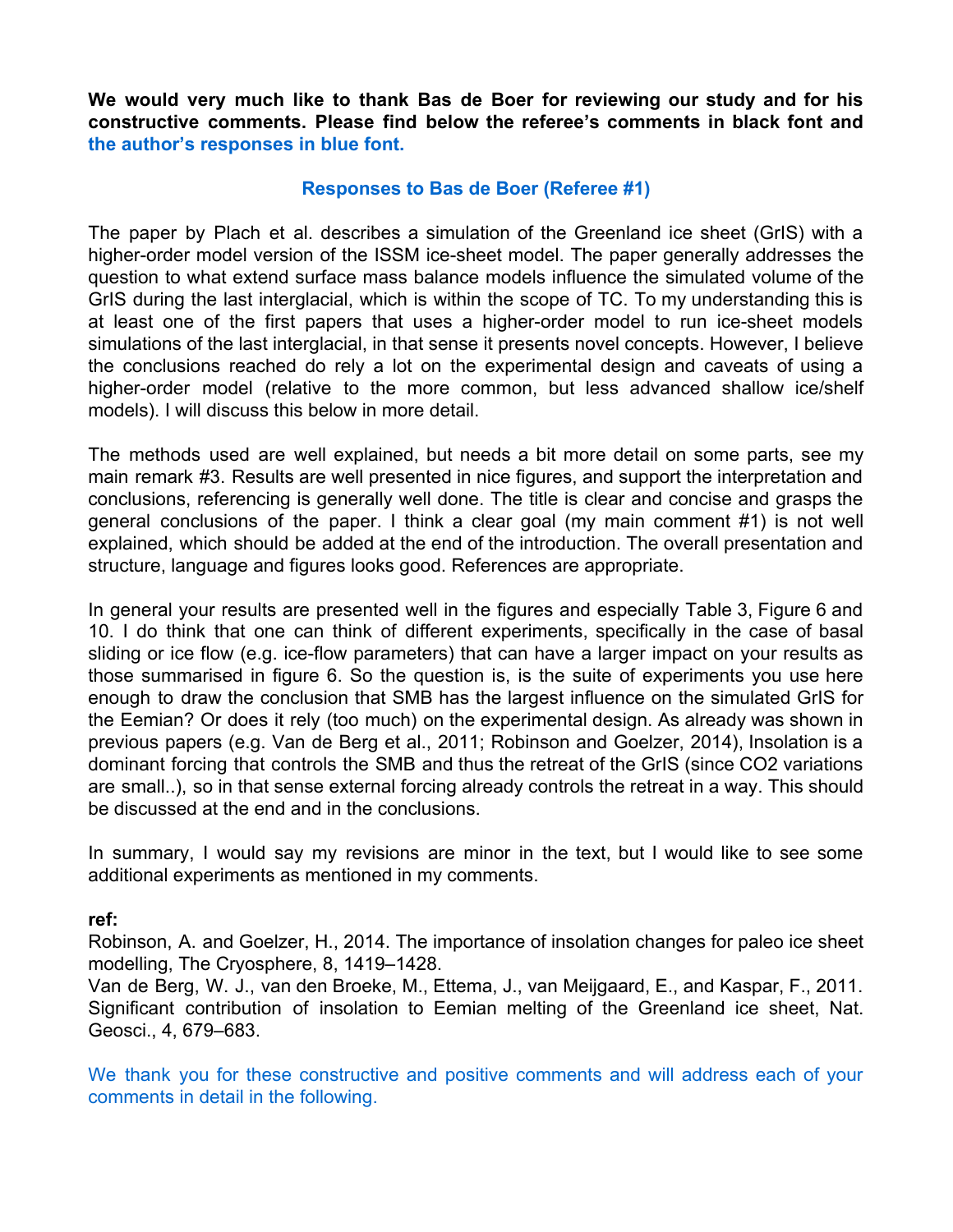# **Main remarks:**

#### **1) Clear goal of the paper**

Page 2, Line 29: Clear goal of the paper is lacking in the introduction. A (firm) sentence should be added at the end here.

We will modify the last sentence of the introduction (page 2, line 28-29) in the revised manuscript to make the goals of our paper clearer.

#### **2) Description of SMB methods**

In Section 2.1, I would definitely like a bit more explanation on the two SMB methods in this section, since it also largely determines your results. I do prefer to not fully read previous articles (Plach, 2018 or Helsen, 2013). Also add an explanation what the differences are between the 4 time slices you use (CO2, orbits?), and the differences between the two SMB methods. What is ice-sheet topography that is used in the NorESM simulations, etc.?

Yes, we acknowledge that additional details on the two SMB methods is useful here and will add this in the revised manuscript. The four time slices only differ in terms of GHG concentrations and orbital insolation. All climate simulations, both NorESM and MAR, use the present-day ice sheet geometry. We will add more information on this and the climate model simulations in Section 2.1 SMB forcing.

#### **3) Experimental design**

I have a number of remarks on the experimental design, outlined on page 4 and 5. Although you do use a sophisticated model, which might be expensive to run, you also use a (faster) SSA-type setting of ISSM to test basal friction. The initial conditions of your simulation are not tested, but have been shown (e.g. Helsen et al., 2013) that it can influence your results. Although you mentioned in the discussion that it is hard to include a full glacial spin-up for your simulations, I do think it would be good to include an experiment (perhaps using the SSA-type model) to determine the influence of the initial conditions (or pre glacial changes) on your Eemian simulations.

We agree that it would be desirable to perform sensitivity experiments of the initial conditions. We present a very simple test of the influence of the initial state with our *relaxed* experiment, where we use an ice sheet which is spun-up for 10 kyr with a pre-industrial SMB, i.e., climate and ice sheet are in equilibrium. However, more comprehensive initial sensitivity tests would introduce many additional simulation choices (i.e., more unknowns) and a spin-up with our ice sheet model would be very costly. Furthermore, we lack a climate forcing older than 130 ka. Our climate and SMB simulations (taken from Plach et al. 2018) only cover the period 130 to 115 ka. Greenland ice cores also do not provide any information about the climate for the penultimate climate period. Additionally, the missing GIA model in the transient mode of ISSM is a significant shortcoming for further spin-up experiments (also see your final remark). Our experiments are designed to show the influence of two SMB models on the ice sheet evolution during a warm climate period which is characterized by melting. We do not aim to provide an accurate estimate of the Eemian ice sheet minimum, but we rather want to illustrate the influence of the choice of SMB model. For a more comprehensive picture, of both the Eemian and the penultimate glacial period it is necessary to use more than one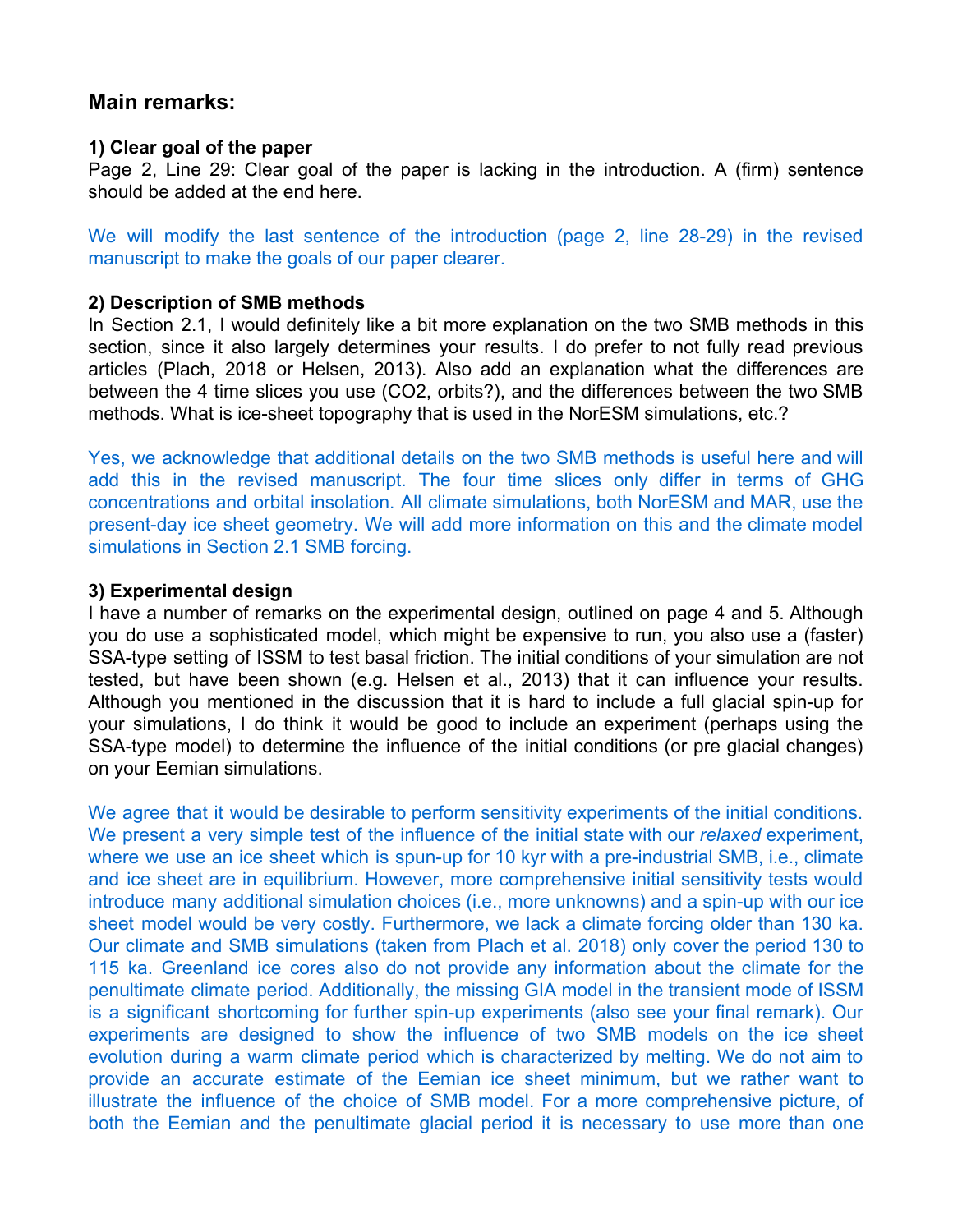climate (model) forcing. All climate and SMB simulations in this study and the preceding Plach et al. 2018, only use one climate model. However, as previous Eemian climate model intercomparison papers have shown (Bakker et al., 2013 and Lunt et al., 2013) the simulated Eemian climate is quite different between climate models.

We will clarify in the introduction that the aim of our study is to test SMB basal sliding specifically (also see the response to remark 1). We will also add a discussion on how different initial conditions may impact the sensitivity of different boundary conditions.

Bakker, P., Stone, E. J., Charbit, S., Gröger, M., Krebs-Kanzow, U., Ritz, S. P., Varma, V., Khon, V., Lunt, D. J., Mikolajewicz, U., Prange, M., Renssen, H., Schneider, B., and Schulz, M.: Last interglacial temperature evolution – a model inter-comparison, Clim. Past, 9, 605–619, [https://doi.org/10.5194/cp-9-605-2013,](https://doi.org/10.5194/cp-9-605-2013) 2013.

Lunt, D. J., Abe-Ouchi, A., Bakker, P., Berger, A., Braconnot, P., Charbit, S., Fischer, N., Herold, N., Jungclaus, J. H., Khon, V. C., Krebs-Kanzow, U., Langebroek, P. M., Lohmann, G., Nisancioglu, K. H., Otto-Bliesner, B. L., Park, W., Pfeiffer, M., Phipps, S. J., Prange, M., Rachmayani, R., Renssen, H., Rosenbloom, N., Schneider, B., Stone, E. J., Takahashi, K., Wei, W., Yin, Q., and Zhang, Z. S.: A multi-model assessment of last interglacial temperatures, Clim. Past, 9, 699–717, [https://doi.org/10.5194/cp-9-699-2013,](https://doi.org/10.5194/cp-9-699-2013) 2013.

Plach, A., Nisancioglu, K. H., Le clec'h, S., Born, A., Langebroek, P. M., Guo, C., Imhof, M., and Stocker, T. F.: Eemian Greenland Surface Mass Balance strongly sensitive to SMB model choice, Clim. Past Discussions, pp. 1–37, https://doi.org/10.5194/cp-2018-81, 2018.

Secondly, in general this section could use a bit more explanation. About the SMB methods, but also about what you do with basal friction. Does it stay constant throughout an experiment, is it spatially varying in both the HO and SSA experiments? See also comment on page 4, lines 9-12.

Thanks, we will add more explanation and clarify the description of the SMB methods and the basal friction in the revised manuscript. The basal friction coefficient is spatially varying but constant over time in all experiments (in both the HO and SSA experiments). The following sentence in the manuscript (p. 4, l. 11-12) is a bit misleading and will be revised: "...i.e., we exclude basal friction coefficients which lead to unrealistic elevation changes at the deep ice core locations." We performed all HO experiments also with SSA. In addition, with SSA we performed additional experiments with more extreme basal friction coefficients. The most extreme basal friction coefficient values were excluded for the HO experiments as they lead to unrealistic elevation changes (in the SSA experiments).

Thirdly, why you would keep the temperature prescribed at the surface constant (bottom page 4)? Is this for reasons of numerical stability? Please explain. Otherwise you should include these in a simulation on these time scales.

We agree that the surface temperature is important for spin-ups and similarly long simulations. However, we chose to keep the surface temperature constant for simplicity as we think it has only minor impacts on our simulations. The evolving surface temperature has two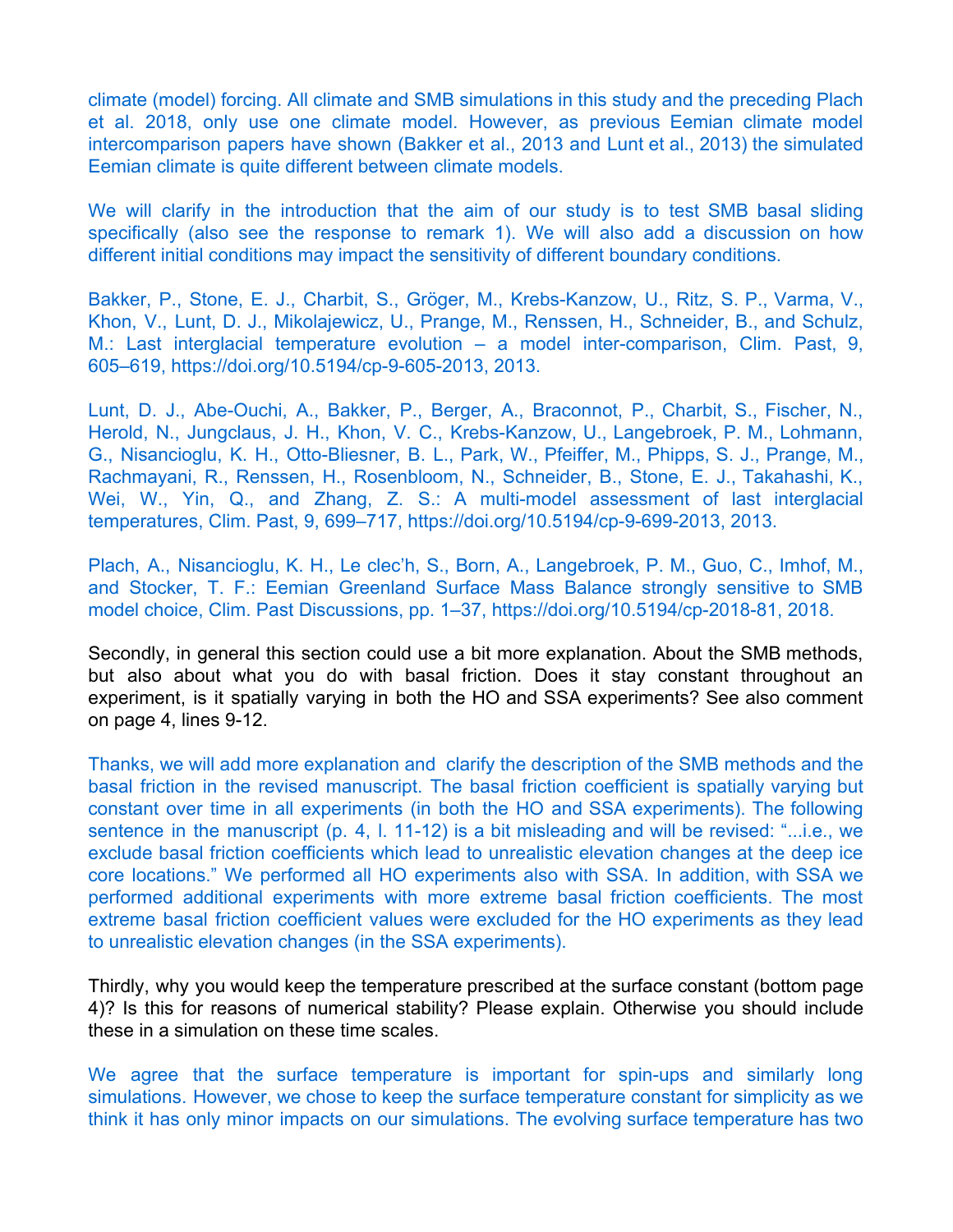impacts: 1) Influencing the SMB if a temperature dependent SMB scheme like PDD is used. Which is not the case in our setup; we use a SMB which is evolving over time (plus the SMB gradient method is applied). 2) The surface temperature affects the thermal structure of the ice sheet. However, our simulations run for 12 kyr (which takes around 3-4 weeks), and ice that is newly formed during this period will not reach deeper than a few hundred meters, i.e., this newly formed ice will not reach regions near the base where the largest deformation happens. We therefore think it is unlikely that the newly formed ice will have a large influence on the ice dynamical response.

We will add a clarifying sentence or paragraph in the method section.

Finally, the same holds for bedrock adjustment. I think that it is necessary to include in paleoclimate simulations. At least use an ELRA model to include this please, I think it is vital that this is included when changes are relatively large (MAR-BESSI experiments in Fig. 1.2).

We agree that it would be good to include bedrock adjustment. However, ISSM does not include a GIA model (in its transient simulation mode) at the moment, because not many people have used ISSM for paleoclimate simulations until now. We will add a discussion on the missing bedrock uplift which will likely reduce the total ice loss (especially in the MAR-BESSI experiments).

#### **4) Experiments**

Looking at Table 2 and reading the text on page 5,6 it is unclear to me how many experiments you performed and with what model. From the final note on page 6 (line 10.11), I think you did a lot of experiments also with the SSA version of ISSM, but from Table 1, it looks like you only did one. Perhaps number all experiments you did, individually, in Table 1, or make a clearer list, mentioned how many experiments you use in the analysis for this paper exactly. Make clear for which experiments you used the SSA version of ISSM. The 'relaxed' experiments is (sort of) an experiment testing the initial conditions I would say. But considering my previous comments it might be worthwhile to also include additional experiments that include a (glacial) spin-up (using the SSA version) of the GrIS. See also my specific comments in the attached pdf.

We performed all HO experiments beforehand with SSA. We also performed additional simulations with SSA to find the appropriate parameter values for our HO sensitivity experiments. However, we chose not to discuss the SSA experiments in detail because SSA does not appear to us to be an appropriate approximation for the entire ice sheet and SSA alone was also never used in paleo ice sheet simulations (only SIA alone or a combination of SIA and SSA). Furthermore, when using SSA alone, ISSM is probably not the best tool because it is more computational expensive than other SSA ice sheet models (among other things because it uses the finite element method rather than the finite difference method as many other SIA/SSA ice sheet models). The idea behind using ISSM was to test the more advanced higher-order setup for paleo applications in a semi-realistic setup.

We will clarify that we are using a semi-realistic setup (missing GIA, non-evolving surface temperature, no ocean forcing, ice sheet domain,…) and we will clarify how many and which additional SSA experiments we performed in the revised manuscript.

## **5) Discussion of results**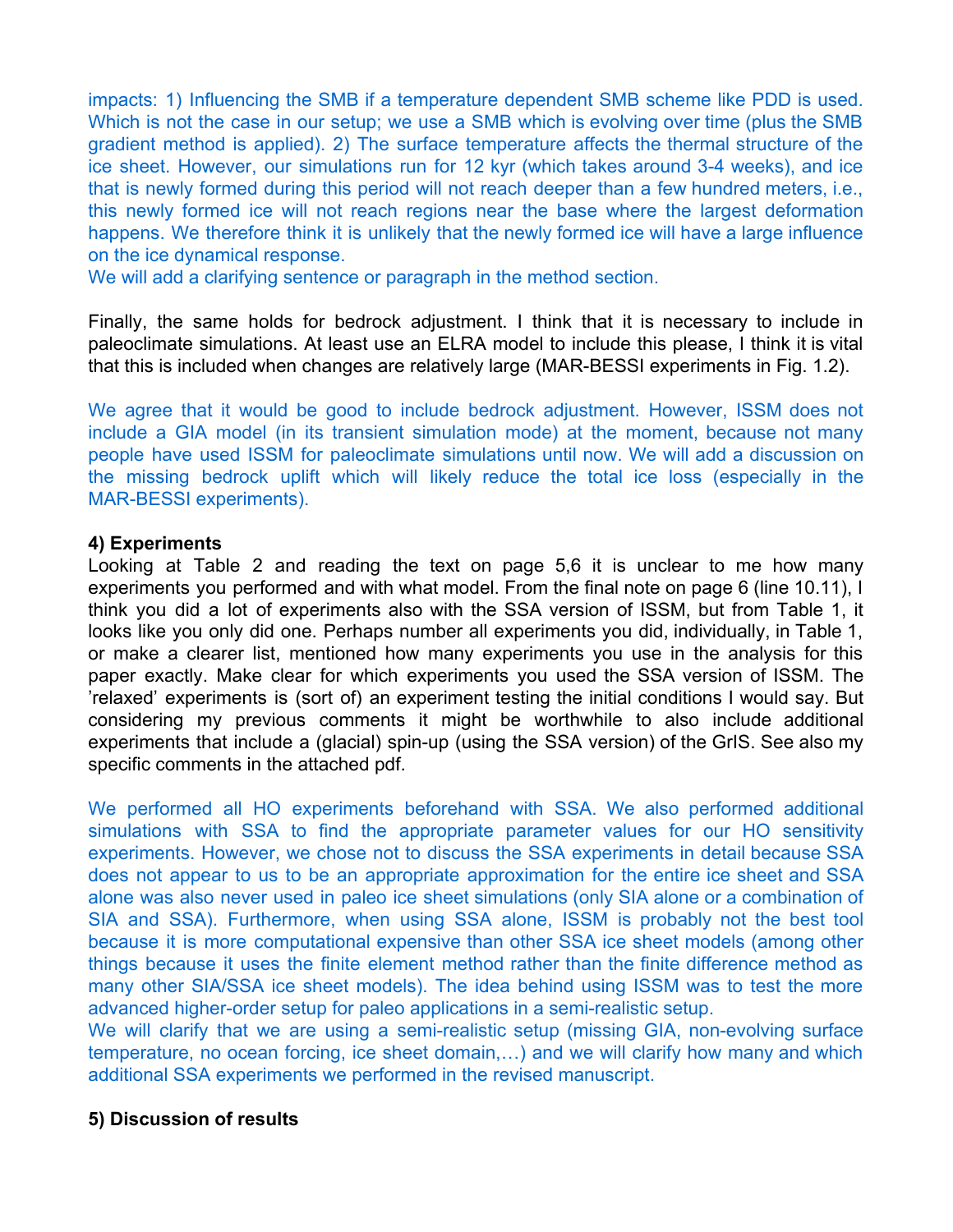I think it is essential, concerning your main results, that you explain what causes the differences between the SEB and BESSI models. An additional paragraph that would concisely explain the differences would be good. Shortly reading through your 2018 paper, the differences do not seem to be that large in terms of SMB, however in terms of final ice volume changes are rather significant. Also discuss which do you consider to be the most realistic, and what factors/processes could play a role in determining the SMB.

Thanks, as mentioned further above, we will add additional information about the two SMB models in the methods section and also discuss their differences shortly in the discussion section. However, it will be challenging to provide a "most realistic" model. Although we chose SEB as a reference in our previous paper, shortly said because it uses the most comprehensive physics, in a paleo application with large uncertainties of the climate forcing, it is challenging to clearly pick one model over the other.

Your discussion (starting on page 16, line 28) is in a way good to show what the HO version of ISSM can (and cannot) be used for. Considering you are not using bedrock adjustment, ocean forcing, and keep the boundary of the ice sheet fixed, it makes me wonder if ISSM is a suitable model to be used for forthcoming paleoclimate (glacial-interglacial) simulations. There are so many other options available nowadays. Nonetheless, I do feel it is a suitable tool to investigate warmer than present climates, but initial conditions and pre-glacial impact on the interglacial (e.g. GIA, ice rheology, relative sea level) are vital to assess the exact changes of the GrIS during the last interglacial.

We will clarify that we understand our manuscript as a sensitivity study rather than one aiming to provide a precise estimate of the Eemian GrIS. The study focuses on impacts of SMB vs. higher-order/basal stress and we will clarify this in the discussion.

## **Comments on the figures (also in the pdf).**

Add panel numbers to figures 3,4,5,7, 8 and 9. Use panel numbers when referring to the specific panels (have commented this at some locations, but not all).

## Thanks, we will add panel numbers to these figures.

Figure 1

add legend inside the figure (e.g. bottom right). I would suggest to put ice volume on the left axis and add sea-level contribution (relative to the modern ice sheet) on the right.

Figure 2

Definitely need a legend in, or next to, this figure. You might want to use a bit darker shade of yellow. Perhaps make all lines a bit thicker too. Same as fig. 1, switch the y-axis and use sea level contribution relative to PD on the right.

Thanks, we will edit figures 1 and 2 following your suggestions.

Figure 3